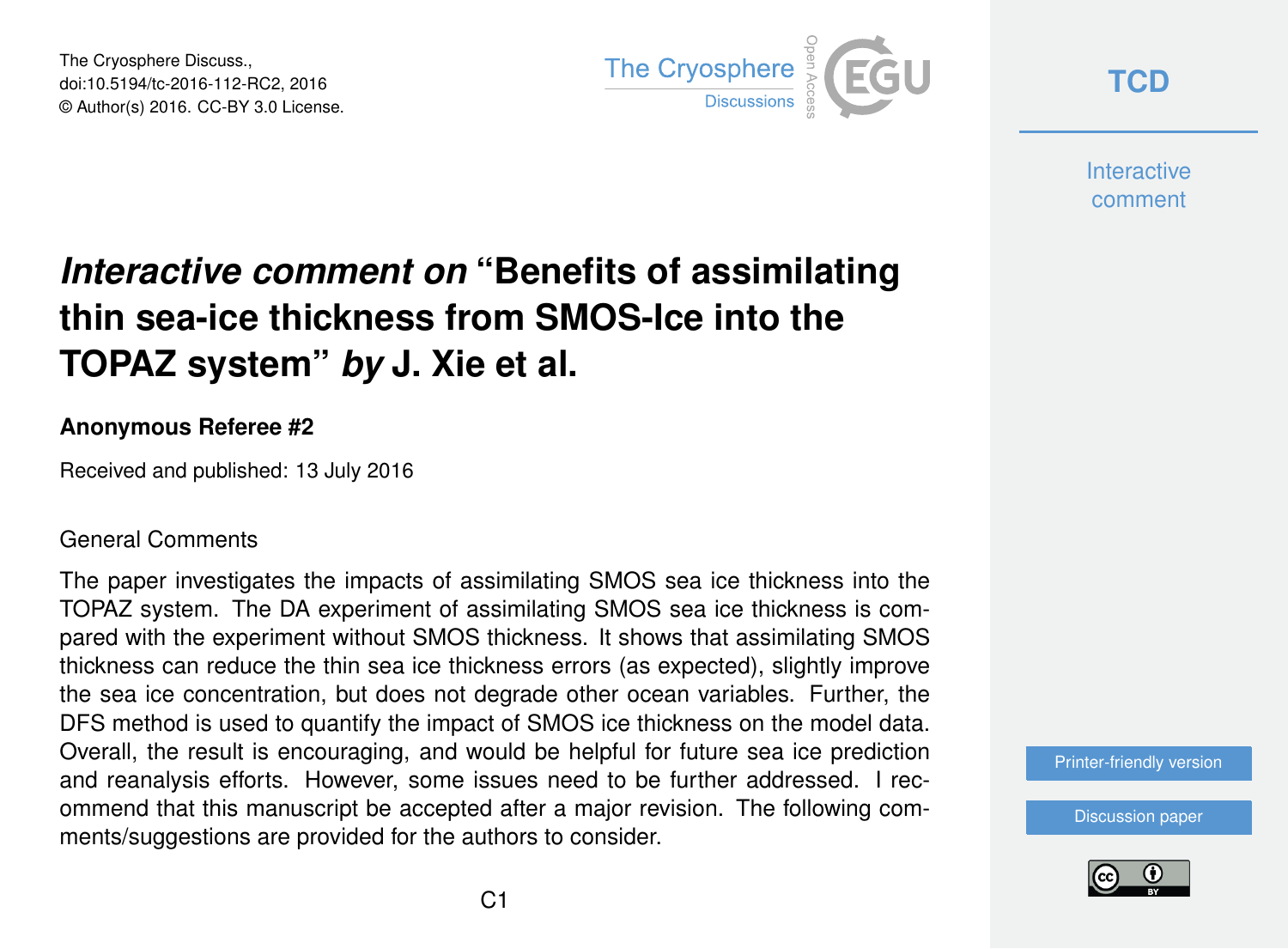Specific Comments/suggestions:

- (1) Page 2, line 6: "winter season" should be "cold season".
- (2) Page 2, line 13, the full name of TOPAZ should be given in the Abstract.
- (3) Page 2, line 20, should "contents" be corrected to "contains" ?

(4) Page 2, line 28, the "Keywords" should be revised, e.g., a lot of readers do not know "OSE" and "DFS".

- (5) Page 3, line 22, "draft" should be "freeboard".
- (6) Page 4, line 13: Yang et al. (2015) should be (2014).

(7) Page 4, line 14: "LSEIK" should be defined.

(8) Page 4, line 26, "Xie et al., 2016" is frequently referred in this MS, this should be corrected, as it has not been accepted, the authors even have not tell us the journal they submitted to.

(9) Page 7, line 15, is "TOPAZ equivalent ice thickness" "TOPAZ model mean ice thickness"?

(10) Page 7, line 17, "RMSD" is not defined here.

(11) Page 7, line 29, you only assimilate the SMOS data less than 0.40 m, why not 0.50 m? As you referred, "the penetration depth into sea ice is about 0.5 m". Although you mentioned that "the effect of ice melting may lead to a saturation thickness of less than 0.4 m", but for this paper, you run the experiments in the cold season, basically there is no melting in the sea ice surface. If you increase the upper limit, more SMOS observation data is available, thus stronger influence/correction to the TOPAZ system is expected. In Yang et al. (2014), they use an upper limit of 1.0 m.

- (12) Page 8, line 3, 4, 7: "thick" should be "thickness"?
- (13) Page 8, line 19, ysmos is not defined.

## **[TCD](http://www.the-cryosphere-discuss.net/)**

**Interactive** comment

[Printer-friendly version](http://www.the-cryosphere-discuss.net/tc-2016-112/tc-2016-112-RC2-print.pdf)